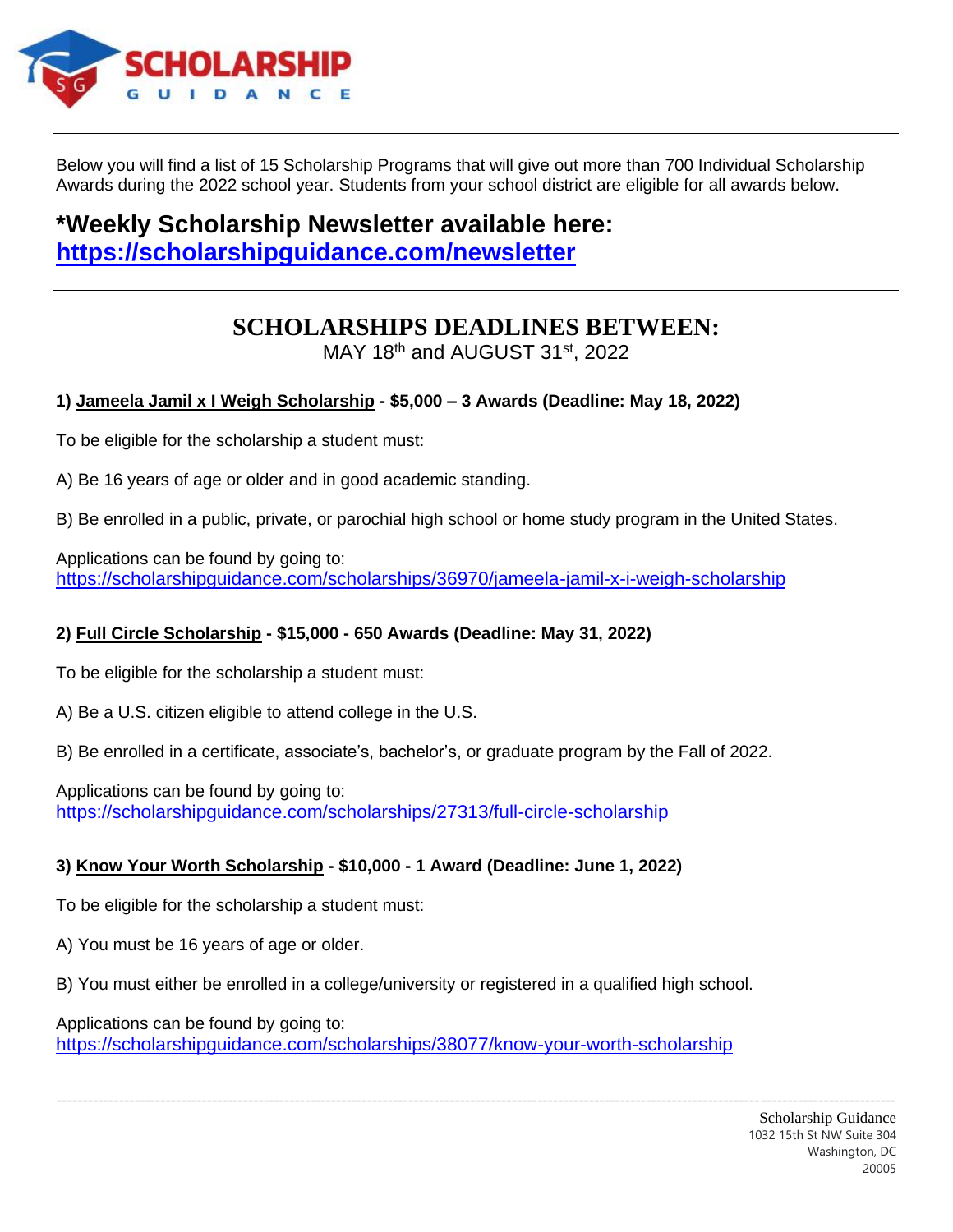

#### **4) Girls Impact the World Scholarship Awards - \$5,000 – 12 Awards (Deadline: June 1, 2022)**

To be eligible for the scholarship a student must:

A) Be attending high school or enrolled in an undergraduate program.

B) Be 25 years of age or younger at the time of application.

Applications can be found by going to: <https://scholarshipguidance.com/scholarships/31730/girls-impact-the-world-scholarship-awards>

#### **5) Community Leadership Scholarship - \$1,000 - 1 Award (Deadline: June 15, 2022)**

To be eligible for the scholarship a student must:

A) Have 2.5 GPA or higher (applicant must attach include an unofficial transcript with their application).

B) Give evidence of significant community service performed.

Applications can be found by going to: <https://scholarshipguidance.com/scholarships/35898/community-leadership-scholarship>

## **6) Navigate Your Future Scholarship - \$2,500 - 1 Award (Deadline: June 24, 2022)**

To be eligible for the scholarship a student must:

A) Be a senior in high school planning a career in the general aviation field

B) Be enrolled or accepted into an aviation-related program at an accredited college or university

Applications can be found by going to: <https://scholarshipguidance.com/scholarships/33888/navigate-your-future-scholarship>

#### **7) CIA Undergraduate Scholarship Program - \$25,000 - 10 Awards (Deadline: June 27, 2022)**

To be eligible for the scholarship a student must:

A) Have scored at least 1000 on the SAT or 21 on the ACT.

B) Demonstrate financial need and have at least a 3.0 GPA on a 4-point scale.

Applications can be found by going to:

<https://scholarshipguidance.com/scholarships/27197/cia-undergraduate-scholarship-program>

------------------------------------------------------------------------------------------------------------------------------------------------------------------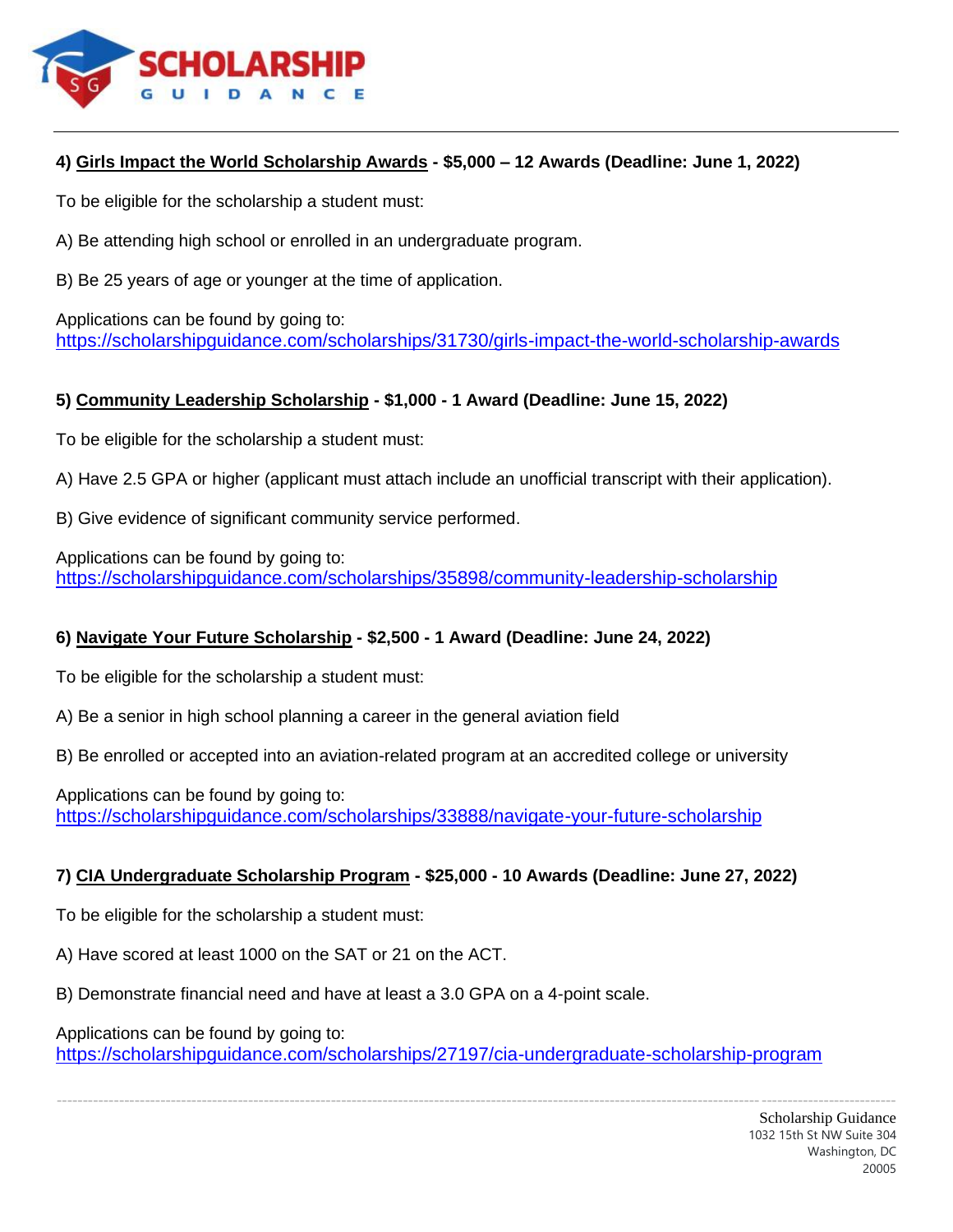

## **8) Women in Trades Scholarship - \$3,000 - 5 Awards (Deadline: June 30, 2022)**

To be eligible for the scholarship a student must:

A) Identify as a woman.

B) Be planning on entering a post-secondary trade program on a full-time basis in the fall.

Applications can be found by going to: <https://scholarshipguidance.com/scholarships/36665/women-in-trades-scholarship>

#### **9) Sterling Law Offices Annual College Scholarship - \$1,000 - 1 Award (Deadline: June 30, 2022)**

To be eligible for the scholarship a student must:

- A) Must be enrolled full-time at an accredited four or two-year college or trade school by the fall of 2022.
- B) Hold a minimum GPA of 3.0.

Applications can be found by going to: <https://scholarshipguidance.com/scholarships/28680/sterling-law-offices-annual-college-scholarship>

## **10) Future of Sports Scholarship Program - \$1,000 - 5 Awards (Deadline: June 30, 2022)**

To be eligible for the scholarship a student must:

- A) Be in high school and at least 16 years of age or older.
- B) Have exemplary academic and sports interests.

Applications can be found by going to: <https://scholarshipguidance.com/scholarships/36609/future-of-sports-scholarship-program>

#### **11) Keches Law Group Scholarship - \$1,500 – 2 Awards (Deadline: June 30, 2022)**

To be eligible for the scholarship a student must:

A) Be a United States citizen or permanent resident.

B) Be accepted to, or currently enrolled in, an accredited college, university, graduate, or trade school program within the United States.

Applications can be found by going to: <https://scholarshipguidance.com/scholarships/33525/keches-law-group-scholarship>